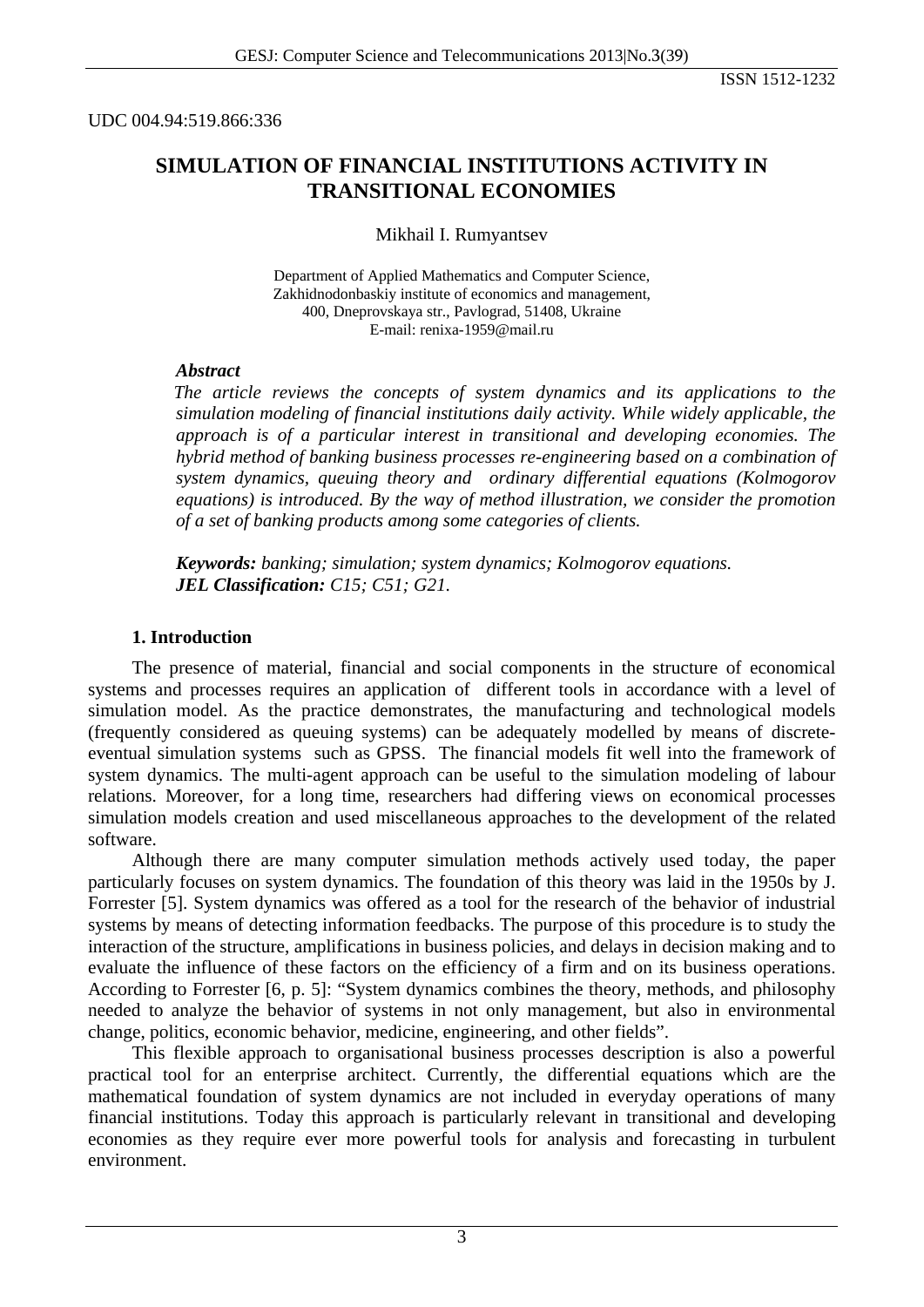ISSN 1512-1232

#### **2. The brief review of present state**

The concept of system dynamics implies a maximum model abstraction level by describing the structure of a system and system's behaviour as a set of interacting positive and negative feedbacks and delays. Relying on processes that are continuous in time, the system dynamics apparatus allows a researcher to represent a simulation model in the form of a system of differential equations (mapping real economical processes to inflows and outflows between funds). The methods of system dynamics are implemented in a significant number of software tools (DYNAMO, Vensim, PowerSim, iThink, AnyLogic™ etc.).

**The long-term international case record of this technique has clearly demonstrated its advantages compared to competitive methodologies. First of all, system dynamics models are essentially more effective for detecting and understanding of behavior patterns compared to conventional economic-mathematical models. Secondly, they easily allow for corrections in the form of Forrester's delays and nonlinearities, and the latter provide for a more precise description of a state of a modelled process (in particular, it is extremely important for the research of banking institutions and their subsystems). Finally, the approach of system dynamics allows a researcher to estimate even low couplings (when some factors cannot be credibly measured) and to introduce these factors in the model in a way that makes it possible to extend the number of predicted scenarios of behavior of a studied object (by a principle "What will happen, if?...").** 

It is not hard to explain the attention of a large number of scientists and professionals to the problems of applying system dynamics to economics; operating control, forecasting, and strategic planning all require regular simulation both of regular activity and of critical situations with the goals of the best preparedness to events and the best adaption to the environment.

In the opinion of the author, it is useful to review some contemporary publications directly related to the problems under consideration.

For example, Braje [4] has presented an approach to credit risk modeling that builds on standard techniques to develop a system dynamics model. To Braje's knowledge, this is the first attempt to analyze a loan portfolio using transition matrices within a system dynamics framework. The paper shows how a simple model considering the asset and cash flow structure of a loan portfolio can give a valuable information about the performance of the portfolio over time for the further analysis of the steady state equilibrium. Simulations based on models with varying levels of details indicate a significant sensitivity of results to the depth of the dynamic structure representation and to the decision heuristics that are used to determine growth strategies and pricing. The latter holds true even in the simplified framework, in which a single and isolated bank is modeled in an environment of a fixed funding rate, and the response to a single discrete change in parameters is considered.

In his turn, Moscardini et al. [8] considers the evaluation of new bank loans to be one of the main dilemmas that banks managers have to deal with in order to reduce the probability of default. The lending process is a series of activities involving two main parties whose association ranges from the loan application to the successful or unsuccessful repayment of the loan. This paper describes the construction of a simulator which uses the ideas of system dynamics and the Viable Systems Methodology. The decision support tool thus formed uses systemic approaches to measure a firm's performance and can provide a risk assessment in the sense of evaluating performance under different scenarios. The credit worthiness from this model can then be evaluated against a more traditional estimate based only on financial ratios.

Tymoigne [12] presents a model that studies some of the features of Minskyan Framework. The model is Post-Keynesian in nature and puts a large emphasis on the role of conventions and on the importance of the financial side. In doing so, Tymoigne provides an innovative way to determine aggregate investment and to introduce nonlinearities in the modeling of Minsky's framework. This nonlinearity relies on the shifting property of conventions and on the behavioral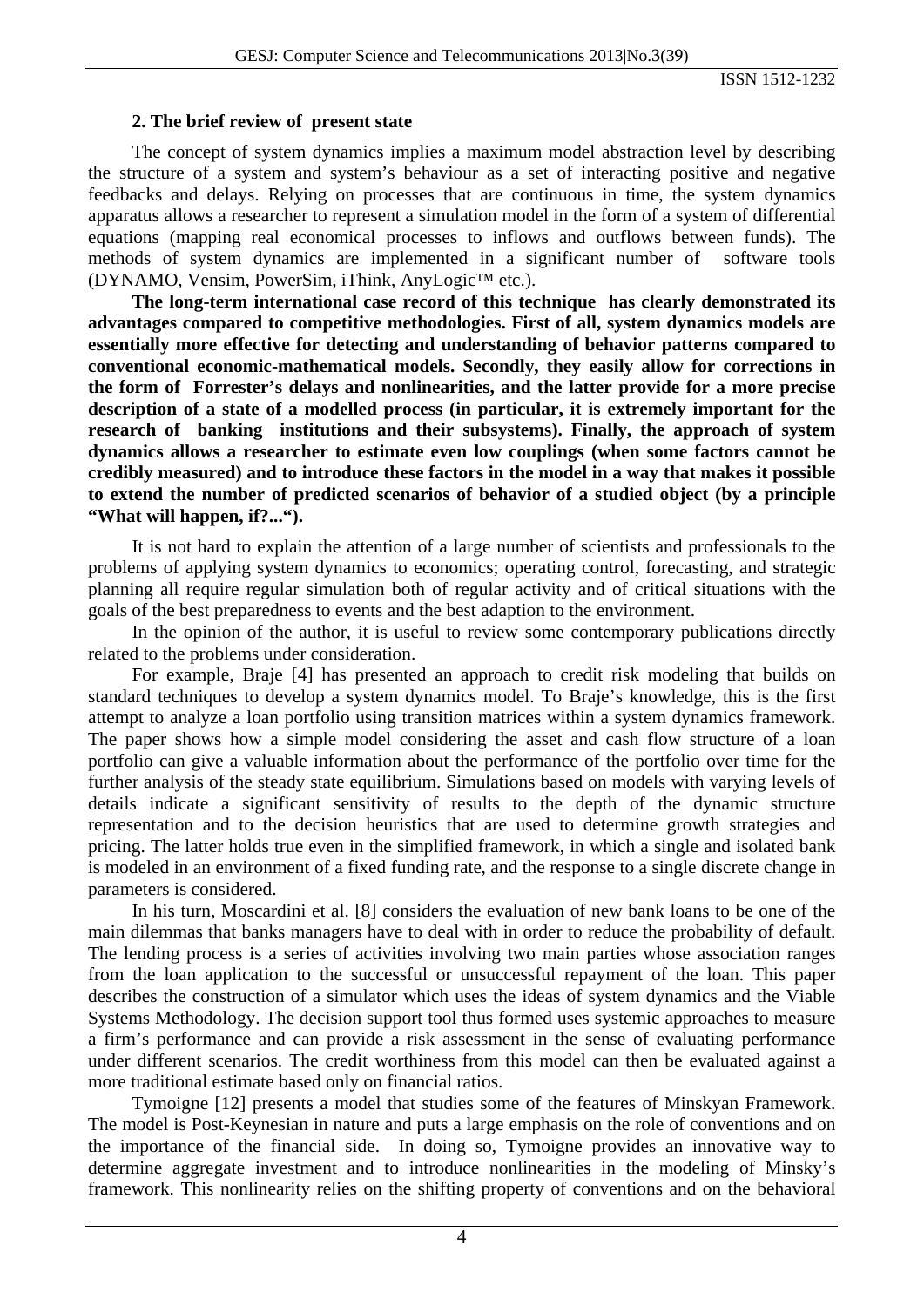and psychological assumptions that they carry. Another specific characteristic of the model is that it is stock-flow consistent and explicitly takes into account the amortization of the principal and refinancing loans. In much the same way as in [4] and [8], all of the modeling is done by using system dynamics.

### **3. Formulation**

**The activity of a bank institution consists in the transformation of a flow of the attracted capitals in a flow of bank transactions involving financial assets. According to this general plan, most accessible and straightforward simulation models of banks are developed. It follows that the system dynamics model of a bank should reflect both positive and negative feedbacks being most representative for the financial activity. These feedbacks are linking the following Forrester's stocks: {***deposits***;** *interbanking receipts***;** *other liabilities***} and {***loans***;**  *investment***;** *other assets***} in the course of the conversion of liabilities into assets. It is necessary to take into account that a universal bank belongs to the class of very complex stochastic selfadjusting systems with a great number of feedbacks (according to Beer [3]). With the course of time, the quantity and complexity of links increase (along with the extension of a bank branches network, the advance of new products on the market of banking services etc.).** 

 **On the other hand, a bank is possible to represent as a non-stationary finitedimensional system with continuous time (Kalman [7]) because the real economical processes flow in continuously varied time. Time is one of the parameters of the applicable models; the obvious necessity of the usage of a time factor is determined by the presence of inflation processes and the depreciation of money during a period of time.** 

Thus, within the framework of Forrester methodology and relying upon the our precursor articles [10]-[11], purpose of the present research is determined as the construction of a high level model of a bank by means of system dynamics in which the bank is modeled by a set of queuing systems.

#### **4. Some foundations and model**

In the first place, the nature of a bank's behavior is determined by its info-logical structure reflecting technological aspects of business processes along with the corporate policy and traditions (that directly or indirectly determine the process of decision making). It is applicable to the transformation of financial flows inside a bank first of all.

In consequence of this, a simulation process of the indicated transformation requires the fulfilment of the following steps:

- i) the design of the bank skeleton diagram, including major sources of amplifications and delays for input-output flows together with information feedbacks;
- ii) the detection of the basic resource flows (the staff of the bank, money resources as assets and liabilities separately, client applications for bank services, equipment and materials, and also associated information flows);
- iii) the formalization of administrative communications in the form of the systems of differential equations derived from the use of Forrester's categories {*stock*; *flow*} (in full agreement with the a methodology of system dynamics).

According to [10], we shall remark that bank's organizational structure together with delays of the administrative solutions and operations, and also the business rules, can be mapped to the generalized view by means of some algebraic construction, homomorphic to the modelled system relative to the set of predicates defined on the system. For an arbitrary time *t,* the bank can be described by an aggregated index of productivity  $D(t)$  that corresponds to the bank state at some point of  $k \times n$ -dimensional financial space  $\mathbf{D}^{k \times n}$  (where k denotes a number of economical indicators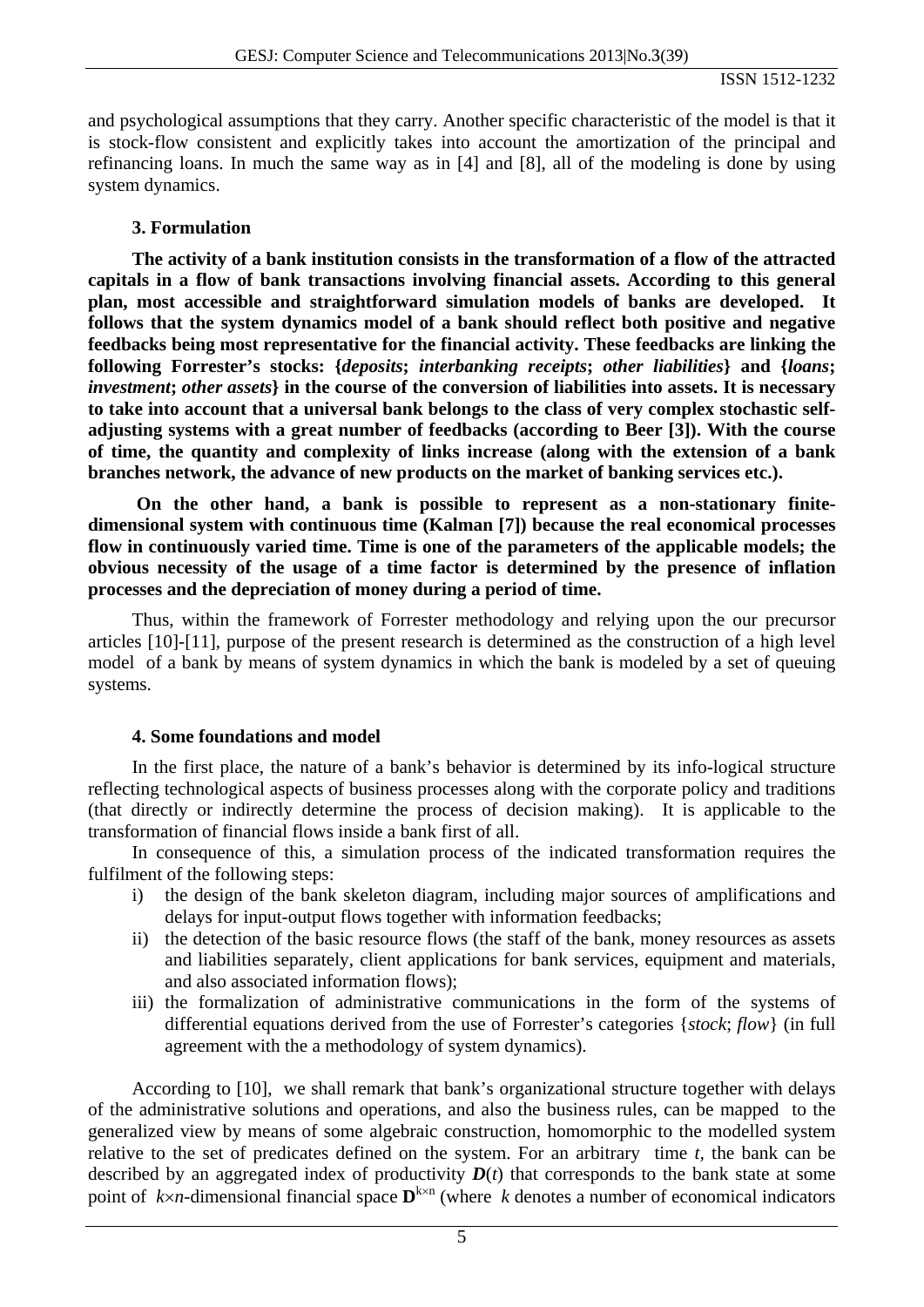for evaluation, and *n* denotes the quantity of bank branches). Thus, during the present research the main emphasis is made on a quite high level of abstraction, namely the set of state variables (Forrester's stocks) and time will generate the space in which the bank phase trajectory (flows in dynamics) will be realised.

Our reasoning based upon Forrester's thesis that the banking balance is a level in feedbackloop system. Thereby, it is possible to define the aggregated levels describing financial, material, and human resources of a financial institution: staff, clients with their requirements for bank services, assets, liabilities, equipment, bank office buildings, information resources. Each of listed stocks has associated flows, for example: a growth or a reduction of the number of the bank staff; movement of staff inside the bank; oscillations of clients quantity etc. [11]. The typical bank financial flows are selected similarly: receipts of the credits from National Bank, other domestic and foreign financial institutions, depository receipts from the individual households, non-cash settlements and money transfers, etc.

To accomplish the evaluation of the dynamical characteristics of a bank in the system sense, we need to known the nature and values of delays for resource flows and administrative influences. These delays are often due to the features of the financial technologies (know-how) and document circulation in a particular bank, and are caused by human factors too (including both bank employees and clients). We assume that the process of granting some unit of the banking product to a client (meta-operation by [10]) consists of *q* different elementary operations. In its turn, the metaoperation fulfillment cost is a discrete function of a runtime of these operations and can be expressed in a matrix form. The dimension of a matrix *D* of temporal parameters of the model is  $q \times$  $(k_1+k_2)$ , where *q* stands for a number of meta-operations (number of rows in a matrix),  $k_1+k_2$  is a quantity of columns in a matrix (each of the columns is responsible for a particular kind of work time costs,  $k_1$  represents a quantity of the applicable elementary operations executed by the bank staff, and  $k_2$  denotes a quantity of different external delays).

Thus, matrix elements  $d_{ii}$  represent the values of the type *j* of time cost for the type *i* of a manufacturing process (a meta-operation). In practice, besides delay sources, the sources of amplification in the system with  $d_{ij} < 0$  can exist. In the general case, the values of  $d_{ij}$  can oscillate about the average points (for example, they are increasing during tax payments).

 After all, the total time expenses of manufacturing and of the promotion of a unit of the banking product (taking into account all delays and amplifications) can be expressed in the form:

$$
d = \sum_{i=1}^{q} \sum_{j=1}^{k_1 + k_2} d_{ij} \quad . \tag{1}
$$

Likewise, we define a matrix *V* of cost parameters of the model (a value of the element  $v_{ii}$  is the cost of a unit of time for the type *j* of an elementary operation or an external delay for the type *i* of a manufacturing process). Then, the production costs of a unit of the banking product (taking into account only the fulfilment operations and unproductive losses of time) can be written as:

$$
v = \sum_{i=1}^{q} \sum_{j=1}^{k_1 + k_2} d_{ij} \times v_{ij}
$$
 (2)

The elements of a matrix *D* are associated with substantial delays happening during the rendering of any service to clients of the bank including designs of the credit or depository agreements, the maintenance of clearing accounts, collections of bills, the implementation of interbanking payments, etc.

Having prescribed applicable input and intermediate variables for each stock (Forrester's level) and its flows, we are now in a position to initiate the parameterization of the simulation model of a banking institution. "The system description is translated into the level and rate equations of a system dynamic model" [6]. The rates of flows reflect the dynamics of the change of levels; the data on levels are input values for rate equations. It allows us to formalize the feedback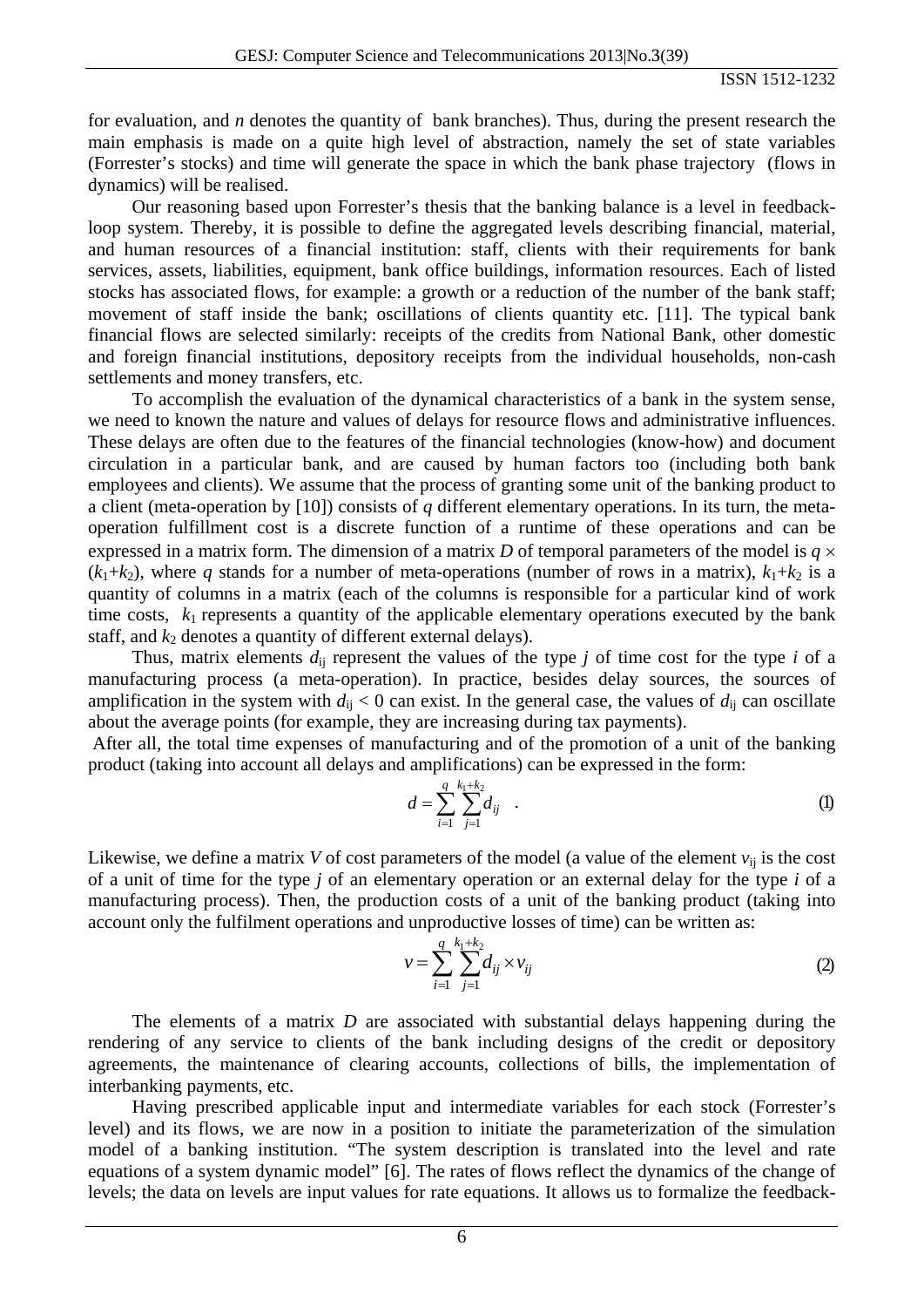loop structure of a bank (more details in [11]). Roughly speaking, assets and deposit income participate in positive feedback loops of profit while liabilities and deposit expenses of bank participate in negative feedback loops.

The isolation of feedbacks loops allows us to describe processes that are happening in the bank management system. The tool being applied for this purpose is systems of ordinary differential equations (see also [9]). It is necessary to point out that having applied this method, we can search for hidden "bottlenecks" in a system more easily – by means of the analysis of a ratio between service rates (intensities) and bank service application rates. In fact, this approach can help us predict the appearance of bottlenecks in the future also; i.e., simulation model conducts to better understanding of banking business processes, and bank staff can receive the answer to a problem "What and why?" at any time and for every bank subsystem.

Note that we can't avoid completely the influence upon bank behavior of the random perturbations of an environment (and bifurcations arising from these perturbations [2]). Zulpukarov [13] pointed out that we use the advantage of phase space non-uniformity that allows us to distinguish areas where system dynamic model is applying almost wholly; for remainder areas, we may accept the probabilistic methods. On the other hand, the sudden stepwise variations of system's regular state at smooth variations of external conditions (in the sense of the catastrophe theory [2]) can been considered manifestations of Forrester's amplifications and long time delays.

In a perfect case, wholly generalized equations of a model should encompass all phases including both the changes of the bank structure and the changes of the mode of the interaction with an environment (first of all, changes of a boundary layer of a system, bank's front-office). For example, it is necessary to perform beforehand simulations of representative banking situations: an excess accumulation of demand deposits and a downsizing of allocation of resources, an appreciation of tariffs rates of main bank transactions (tariffs are up to "the limit of tolerance"), etc. V. Arnold pays attention to the relevance of a similar simulation for the economical applications: "The optimization and intensification can result in a disastrous loss in stability" [2, p. 98].

By the way of illustration, we show a part of the system dynamic model of bank; namely, we attempt to describe **the promotion of a set of banking products among some categories of clients** (in the supposition, that it is a stochastic process with discrete states and continuous time). We make the following assumptions:

- i) in the case of continuous Markov circuits and Poisson events flow, the densities of transition probabilities represent the intensities of events flows;
- ii) if the number of system states is finite (although being a large value), then under the assumption of the persistence of intensity of events flow at  $t \to \infty$  some limiting steady-state regime is established;
- iii) system components are uniform (within the limits of considered categories of clients).

Thereby, we can take advantage of Kolmogorov equations to formalise a mathematical model. It is an important step towards the model that naturally combines the discrete view of the states of a bank as a set of queuing systems with the continuous view of the operational work-time of a bank. Along the way, this approach makes it possible to take into account the interactions between the objects of simulation and an input stream of the service applications (for example, the suspension of the service of clients during staff overload, or the increase of result indicators for this product beyond the planned range). Extra advantages of this approach are the relative simplicity of the model (the set of equations is easily introduced directly on the basis of the labelled graph of bank system states), and also the capability of the model to account for both the specialized applications service centers (bank staff) and the operational load.

The quantity and quality of services submitted to the clients of Ukrainian banks is rather insignificant, therefore our model looks rather simple. Let client base consist of a set of *N* homogeneous elements (clients),  $\varepsilon_i$  be a state of an element (the depository agreement is concluded; the deposit income is repaid; deposit and accrued interest are repaid completely; the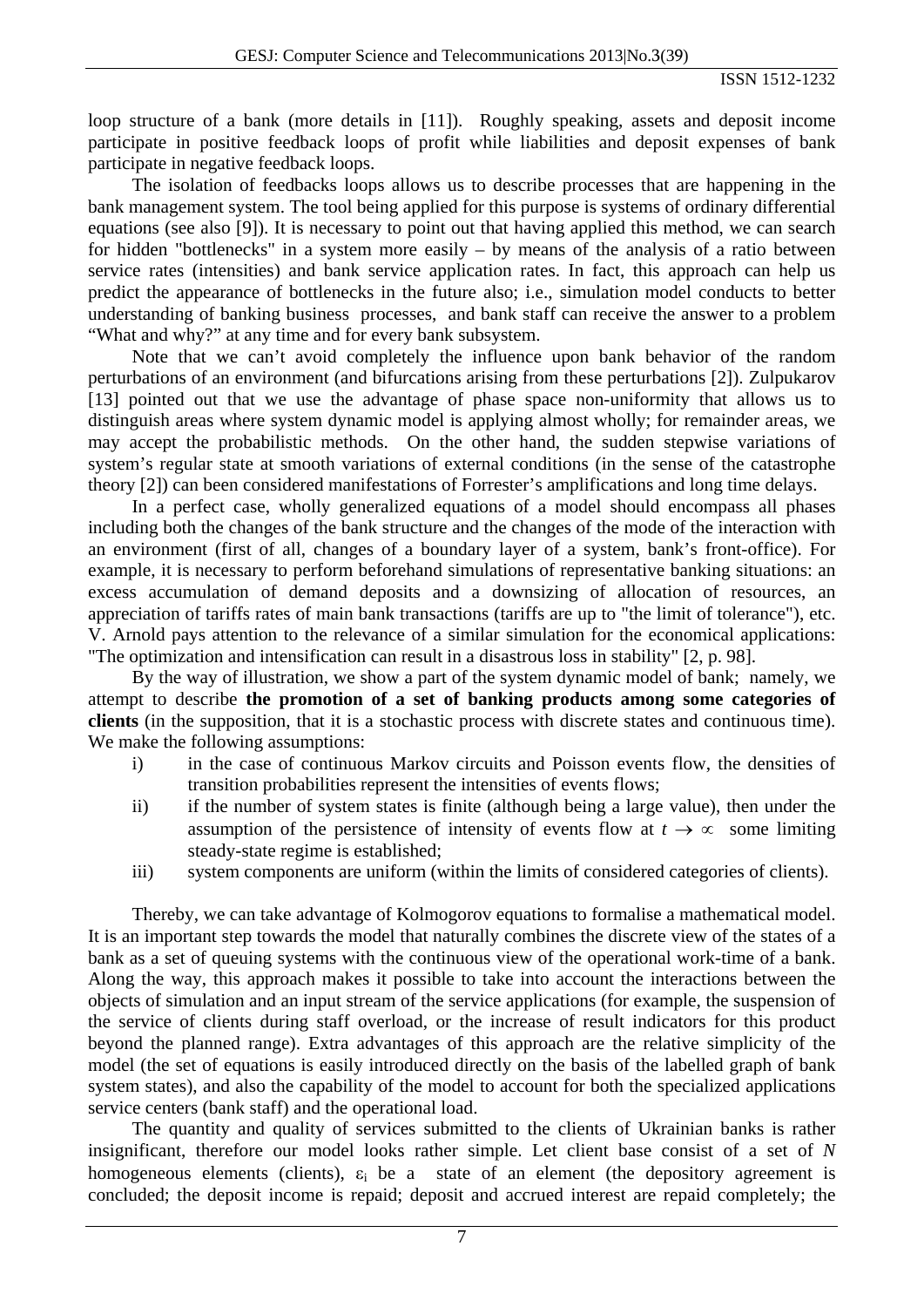agreement is prolonged etc.),  $\delta$  be the intensity of the update of the state  $\varepsilon_0$  (signing of the first agreement for a new client),  $m_i$  be the expectation of the number of elements located in a state  $\varepsilon_i$ .  $\lambda_{ii}$  be the intensity of flows of clients for the transition  $\varepsilon_i \to \varepsilon_i$ . We set the sum of expectations  $m_i$ equal to *N* as a normalizing condition. Then it is possible to represent the system of differential equations in the form:

$$
\frac{dm_i}{dt} = -\sum_{k \in K} m_i \lambda_{ik} + \sum_{l \in L} m_l \lambda_{li} \tag{3}
$$

In the latter differential equation, *K* is the set of states for which transitions from  $m_i$  are exist; *L* is the set of states for which transitions into  $m_i$  are exist; on the right side of the equation, the value  $\delta$  should be included for the state  $m_0$ . The input data for an initial estimation of the intensities of client flows and expectations can be obtained both from the time records on the activity of staff of a particular bank (for the period of 2 to 4 weeks) and from the applicable operational documentation and databases.

Let's note that in practice the shift of bank's staff attention to yet not "enveloped" clients and the concentration of efforts on them is happening relatively slowly due to the delays of trusted data on the state of the client sector. At the same time, by no means real clients are passive sacrifices of bank institutions; vice versa, they counteract by individually estimating financial companies and by selecting particular banks. It is common for countries with developing banking system (Ukraine, Russia etc.). Thus, we need to make such a correction of business processes that takes into account the bank resources reallocation and the "resistance" of potential clients.

Having applied the methods of operations research [1, pp. 322-325], we can write the equations for interactions in the system {*banks*; *clients*}. For example, expression for banks (for clients analogously):

$$
\frac{dm_B(t)}{dt} = -p_c \times \lambda_c(t-\tau_c) \times mc(t-\tau_c) \times \frac{m_B(t)}{m_B(t-\Delta_B)}.
$$
\n(4)

Here,  $p_B$  and  $p_C$  are probabilities of success (attachment of new clients by a bank, and a selection of a new "good" bank by client),  $\tau_B$  and  $\tau_C$  are operation times for a bank and a client respectively,  $\Delta_B$  and  $\Delta_C$  are time delays in the course of attention switching for a bank and a client respectively,  $\lambda_B(t-\tau_B)$  and  $\lambda_C(t-\tau_C)$  are the productivities of the parties at the interaction start time,  $m_B(t-\tau_B)$  and  $m_C(t-\tau_C)$  are numbers of active interested banks and clients respectively at the interaction start time,  $m_B(t-\Delta_B)$  and  $m_C(t-\Delta_C)$  are the numbers of active banks and clients respectively at the time of information receipt,  $m_B$  and  $m_C$  are the numbers of active banks and clients respectively that are not yet in interaction at time *t*.

The following conditions should be added:

- 1)  $m_C(t-\tau_C) = N_C$ ,  $0 \le t \le \tau_C$
- 2)  $m_B(t-\tau_B) = N_B$ ,  $0 \le t \le \tau_B$
- 3)  $m_C(t-\Delta_C) = N_C$ ,  $0 \le t \le \Delta \tau_C$
- 4)  $m_B(t-\Delta_B) = N_B$ ,  $0 \le t \le \Delta \tau_B$

 $5$ ) N<sub>B</sub> and N<sub>C</sub> are primary numbers of banks and clients respectively that are beyond the confines of the domain of partner relations.

Without being too bold, we can state that this approach is still applicable to more abstract schemas of bank service in the system {*deposit owners*; *banks*; *loaners*}. To our regret, it goes beyond the frameworks of the present article and requires a special consideration. It remains to note that the implementation a system dynamic model of a bank in the form of a set of queuing systems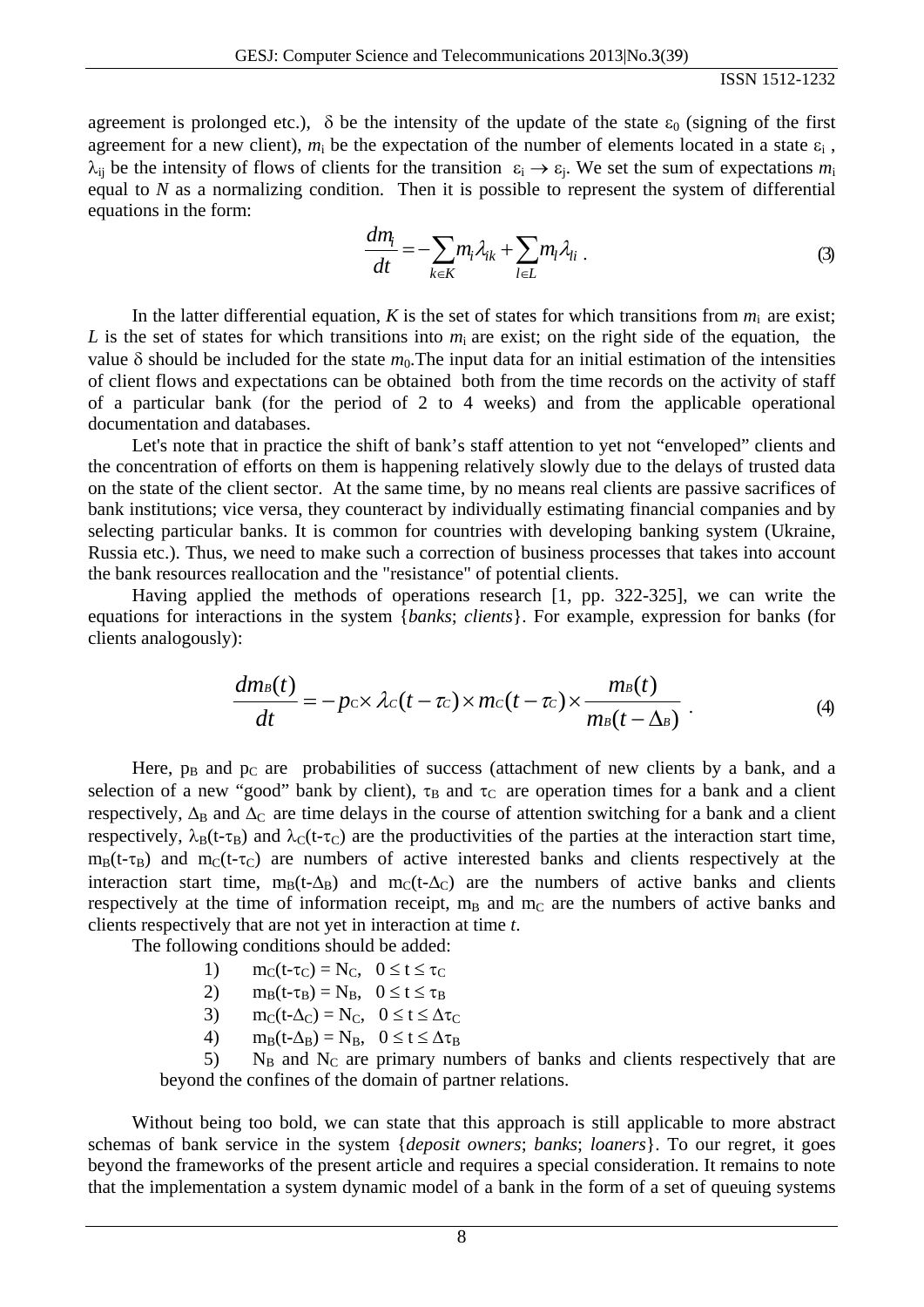(similar to the one described above) using the simulation systems (Vensim, GPSS World, AnyLogic™ etc.) enables the reconfiguring of banking business processes before the development of the negative tendencies.

### **5. Conclusions and Discussions**

The past 50 years witnessed substantial research activities directed at improving the method of system dynamics for the economic analysis. During economic crisises, the tools that are actionable, quickly deployable and parsimonious could be highly valuable. A realistic assessment of computer expert systems user's skills suggests that one promising direction of researche is the creation of simulators supporting everyday activity of banking personnel. System dynamics is such an instrument for any administrative level including managerial decisions and actions on different levels.

The simulation toolkit facilitates optimization of a bank's organizational structure, operations, their technological directions and supporting information flows. All of these leads to profit growth and decreased need in material, financial, and human resources. Besides providing the adequate characteristics of the current and future bank activities, the system dynamics method application allows proceeding further with the exploration of the management strategies and decisions. This could ensure successful economic activity (i.e., providing a desirable value of the effectiveness criterion). The application of these tools by decision makers promotes more precise and timely comprehension of the latent reasons of bank problems. The system dynamics technique also enables faster and more precise localization of the sources of malfunctions, and a subsequent execution of a calculated targeted liquidation of redundant or non-productive bank branches (or a measured correction of the business rules).

The hybrid method proposed in the paper is a combination of the system dynamics philosophy, queueing theory, and Kolmogorov equations apparatus. The paper provides many opportunities for further exploration. For example, the approach developed in the paper needs to be applied to concrete simulation scenarios.

This approach may be used to implement the following procedures (requires further research):

- i) The optimization of the tasks and their volume for banking branches' staff;
- ii) The rationalization of a bank's infrastructure (branch network, ATM-network, POSterminal network etc.);
- iii) Operational information aggregation for planning and forecasting;
- iv) Business simulation games for the hiring and the training of the candidates for the vacant positions in a banks;
- v) Teaching applications;
- vi) The analytical phase during the design or the redesign of banking information systems.

There is no magic bullet to cure banking problem in either developed or transitional economies. However, the proposed procedures might increase bank efficiency tactically and strategically. They might facilitate a decrease in operational expenses, providing gradual steps towards the "personnel-free front-office" paradigm (on the basis of intellectual ATMs coupled with other measures).